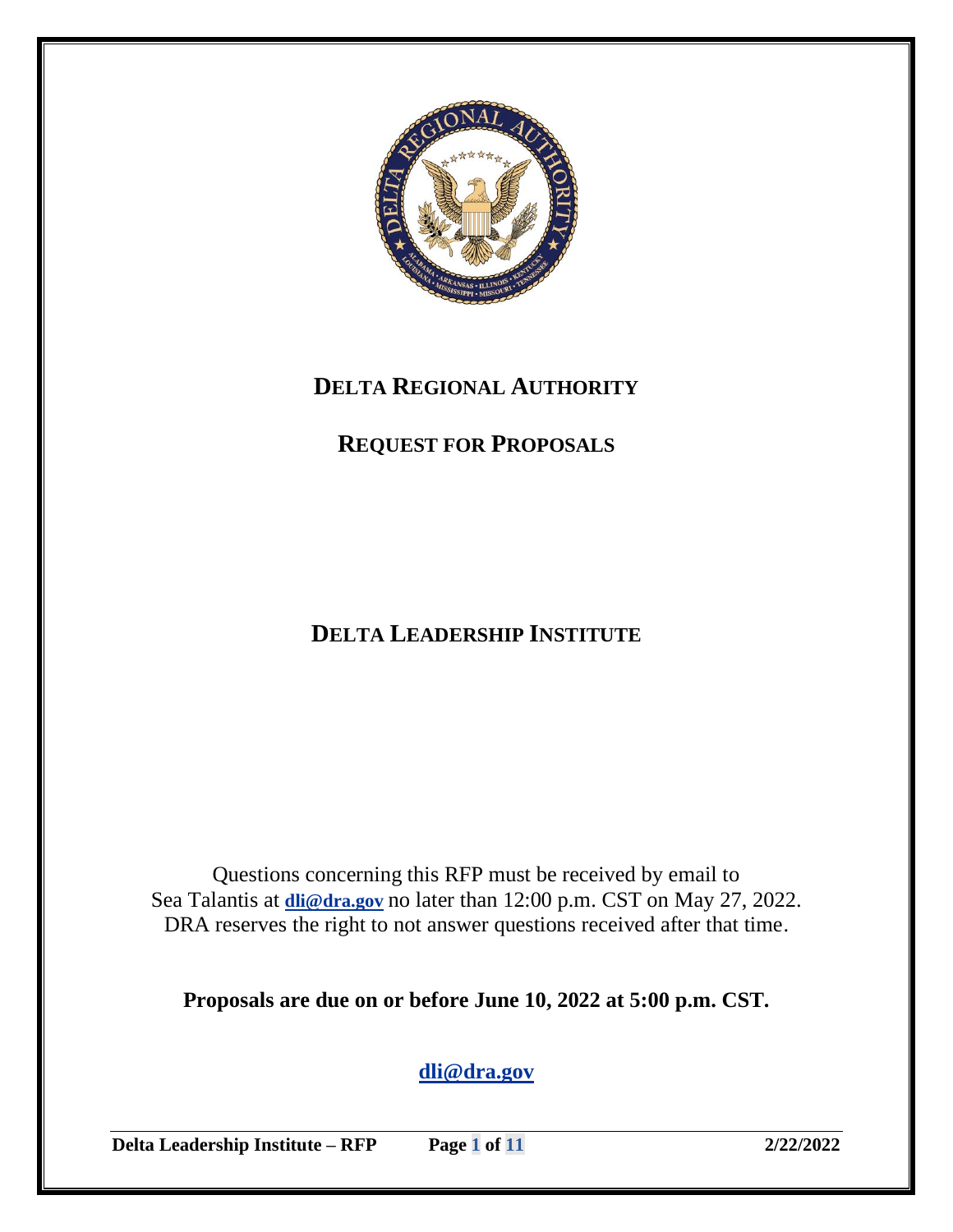# **TABLE OF CONTENTS**

- **SECTION I: Program Summary**
- **SECTION II: Background**
- **SECTION III: Roles of the Organizations & Delta Regional Authority**
- **SECTION IV: Request for Proposals**
- **SECTION V: Submission Procedures**
- **SECTION VI: Review and Evaluation Process**
- **SECTION VII: RFP Terms and Conditions**
- **APPENDIX A: Draft Program Structure**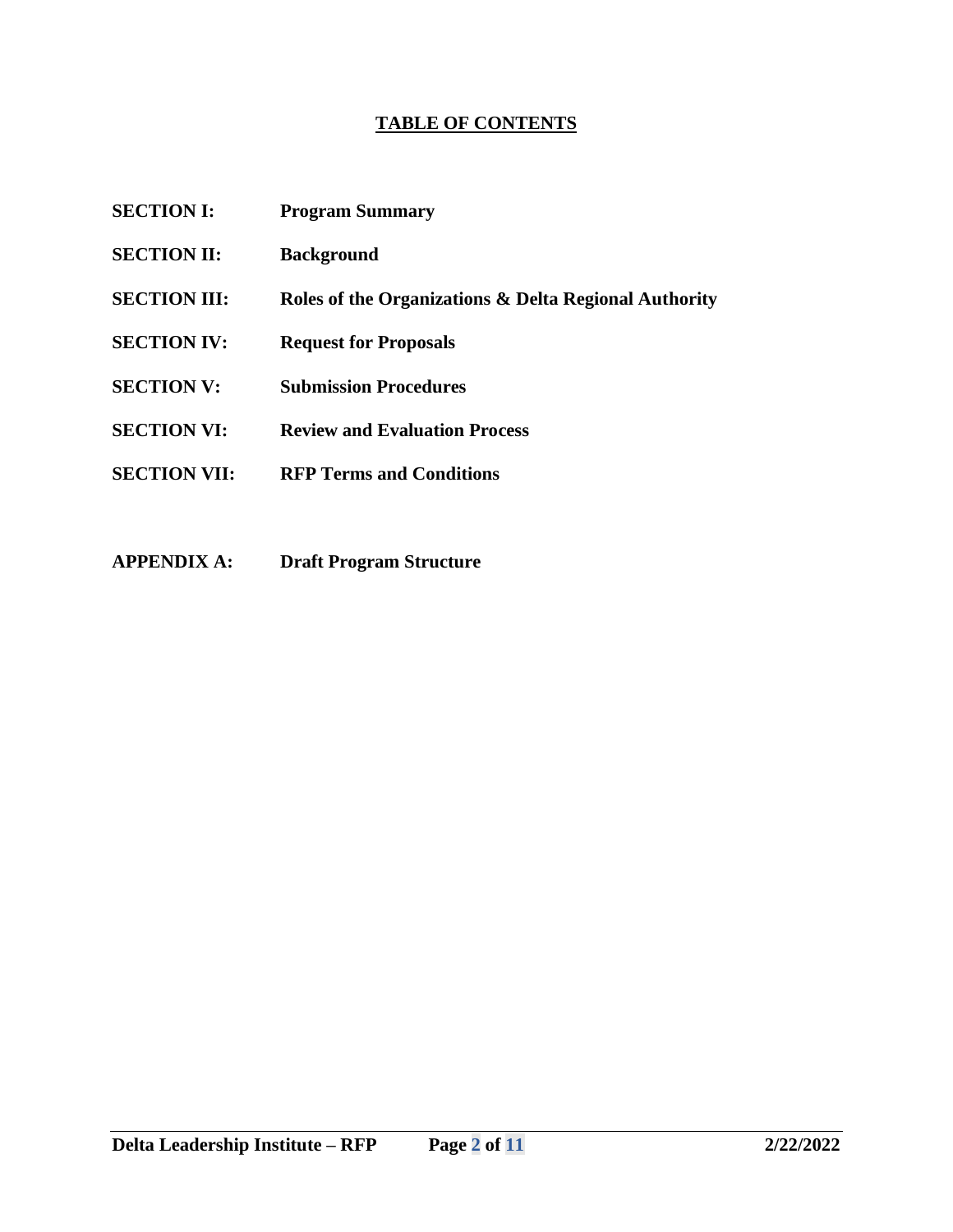# **Section I: Program Summary**

The mission of the Delta Leadership Institute ("DLI") is to recognize, train, and develop in its participants the leadership skills needed for the 21<sup>st</sup> Century in order to face the global challenges of the future. The Delta Regional Authority ("DRA" or "the Authority") has initiated various programs to help the residents of the Delta reach these goals. One of the priorities of the DRA is to improve the skillsets of the Region's current and future leaders. The DLI is the vehicle through which the DRA will pursue these efforts. The outcome obtained from the implementation of the DLI programs will be the creation of a cadre of leaders that will work for future improvements in the Region by "thinking and acting regionally."

This Request for Proposals ("RFP") solicits proposals from organizations within the DRA region, including non-profits, institutions of higher education, and other stakeholders, ("Organizations") to work in partnership with the DRA to create a nationally recognized leadership development program that will prepare state and local leaders to work for future improvements in the region by "thinking and acting regionally." The DLI will include but not be limited to:

- A nine month-long executive academy ("Executive Academy") aimed at key leaders from the public, non-profit, and private sectors, which will focus on regional leadership with sessions located in the Region; and
- An active alumni program known as the Delta Leadership Network ("DLN") to encourage ongoing networking and collective action.

The purpose of this RFP is to expand and build upon the DLI. DRA has previously held eighteen years of the DLI Executive Academy program. The focus of the Executive Academy is on regional leadership and topics important to DRA and the Region, such as economic and community development, workforce training and education, small business development and entrepreneurship, public health, and culture and tourism. DRA will require the Organization to secure prominent speakers on subject matters vital to the Region at each of the sessions to be held in the DRA footprint, where the participants of DLI will be exposed to the economic history of the cities where the sessions are held. A field experience or business excursion, relevant to economic development, must also be provided at every location. Upon the completion of the Executive Academy, the participants should possess the knowledge and skills necessary to make a direct impact in their community, county/parish, and state.

Additionally, DRA will expect the Organizations to continually maintain active contact and work with the alumni of the Executive Academy through the DLN. DRA deems the DLN as one of the most important aspects of the program, and as such, a strong emphasis will be placed on DLN and how alumni can be advocates for the economic advancement of the Delta region.

DRA encourages responders to bring forth innovative service delivery models that will train local leadership through substantive exercises and learning modules. Resulting outputs should empower DLI participants to take action towards positively impacting the future of the Delta by developing collaborative solutions to our Region's greatest challenges.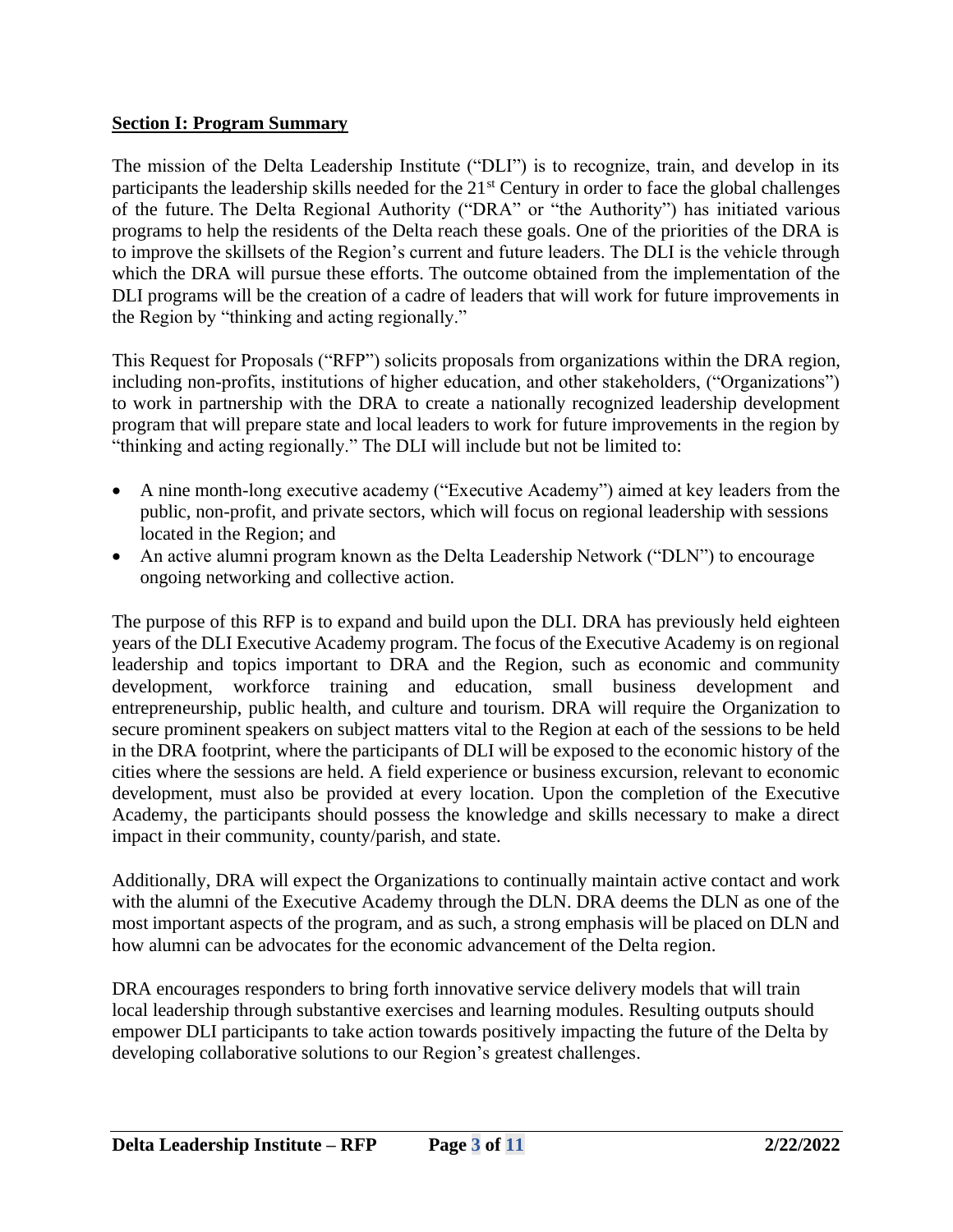DRA is soliciting competitive proposals because it has determined that this process best serves the needs and interest of DRA and the public. As such, all potential applicants will be afforded full opportunity to submit proposals in response to this RFP. No Organization or person shall be discriminated against on the grounds of race, color, citizenship status, national origin, ancestry, gender, sexual orientation, age, religion, creed, physical or mental disability, marital status, veteran status, political affiliation, or any other factor protected by law in consideration for an award issued pursuant to this RFP. DRA is committed to the principles of equal opportunity and the elimination of all vestiges of discriminatory practices that might exist.

# **Section II: Background**

# **Delta Regional Authority**

DRA was created by Congress by the *Delta Regional Authority Act of 2000*, as amended, as a federal/state partnership comprised of 252 counties and parishes within the eight states of Alabama, Arkansas, Illinois, Kentucky, Louisiana, Mississippi, Missouri, and Tennessee. DRA is designed to remedy severe and chronic economic distress by stimulating economic development and fostering partnerships that will have a positive impact on the Region's economy by improving the health of our citizens, training a competitive workforce, investing in 21st century infrastructure, and supporting our small businesses and entrepreneurs. The Authority's enabling legislation can be found in the *Delta Regional Authority Act of 2000*, as amended.

DRA's mission is to innovate, partner, and invest to build community capacity and strengthen economic growth in the Delta region. DRA funds projects to address the three goals identified in the Authority's Regional Development Plan III (RDP III):

- 1. Improved Workforce Competitiveness: Advance the productivity and economic competitiveness of the Delta workforce.
- 2. Strengthened Infrastructure: Strengthen the Delta's physical, digital, and capital connections to the global economy.
- 3. Increased Community Capacity: Facilitate local capacity building within Delta communities, organizations, businesses, and individuals.

Each year, DRA provides funding for nearly one hundred projects in the Delta region in areas such as transportation infrastructure, basic public infrastructure, workforce development, and small business development, community development, and entrepreneurship. These projects are estimated to create and retain thousands of jobs; improve local water and sewer systems; enhance talent pipelines through industry-driven workforce development; expand access to healthcare; improve the movement of goods and services; and provide technical and managerial assistance to emerging businesses and entrepreneurs.

Additional information about the Delta region and DRA can be found at **[www.dra.gov](http://www.dra.gov/)**.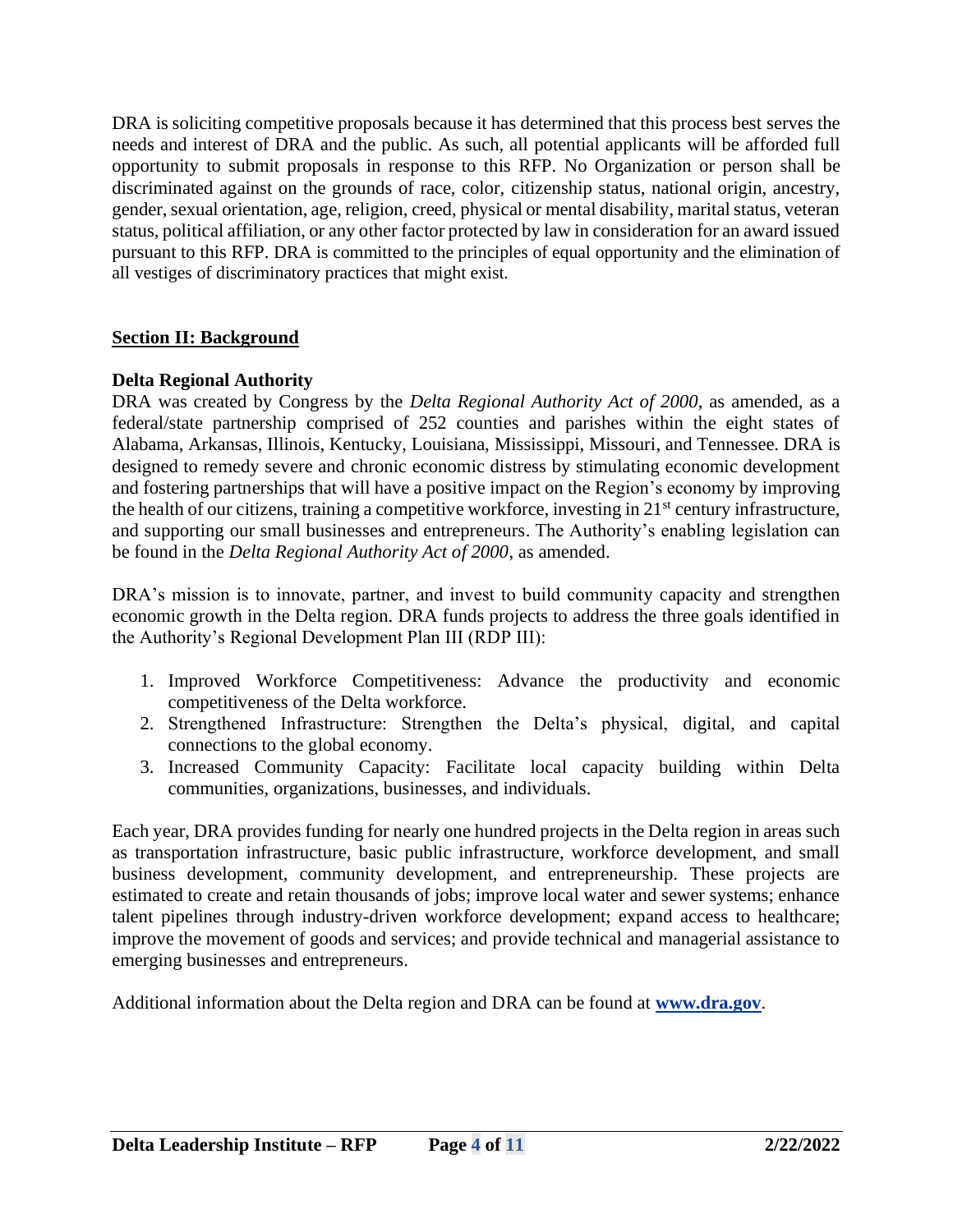# **Delta Leadership Institute**

DLI will focus on promoting action-oriented leadership in the Delta region. Key objectives include, but are not limited to:

- Instilling in leaders the importance of regional action across jurisdictional boundaries, be they municipal, county, or state lines;
- Building awareness of DRA priorities in key areas such as public infrastructure, transportation, workforce development, small business development and entrepreneurship, public health, and cultural heritage and tourism;
- Ensuring that those participating in the Executive Academy leave with a body of leadership knowledge and skills that can be applied for community and regional action;
- Developing a strong network of leaders who can work together across the Delta region;
- Promoting action that will make a difference in the region;
- Development of case studies during the sessions detailing the strengths and weaknesses of the Delta region that can be replicated and remedied in their own communities; and
- Issuance of certificates to participants acknowledging and commending completion of DLI with each participant receiving up to two certificate trainings per year that will contribute to a participants' expertise and can serve as professional continuing education.

# **Section III: Roles of the Organizations & Delta Regional Authority**

Key roles and responsibilities of responding Organizations will include but not be limited to:

- Collaborate with DRA to help guide the work of the Organization;
- When available during sessions, use the resources of universities and colleges in the area by bringing them in as a partner;
- Publicly promote the program in the DRA region, as approved by DRA;
- Develop and deliver curriculum, as approved by DRA;
- Maintain and expand the DLN, subject to approval by DRA;
- Incorporate program feedback from participants as well as DRA;
- Provide briefings to the DRA staff and other interested parties, as requested;
- Notify DRA concerning any organizational changes, including significant personnel providing the leadership development programming for DRA;
- Provide quarterly reports to DRA staff on  $1/10$ ,  $4/10$ ,  $7/10$ ,  $10/10$  for each year of the program until it is closed out; and
- Provide adequate support and accommodate DRA staff members during audits and management assistance visits and coordinate visits to the Organization's premises.

Key roles and responsibilities of the DRA will include but not be limited to:

- Provide and fund a DRA staff member as an on-site program manager whose job duties will include, but not be limited to:
	- o Assist with scheduling to ensure that session dates align with the DRA calendar;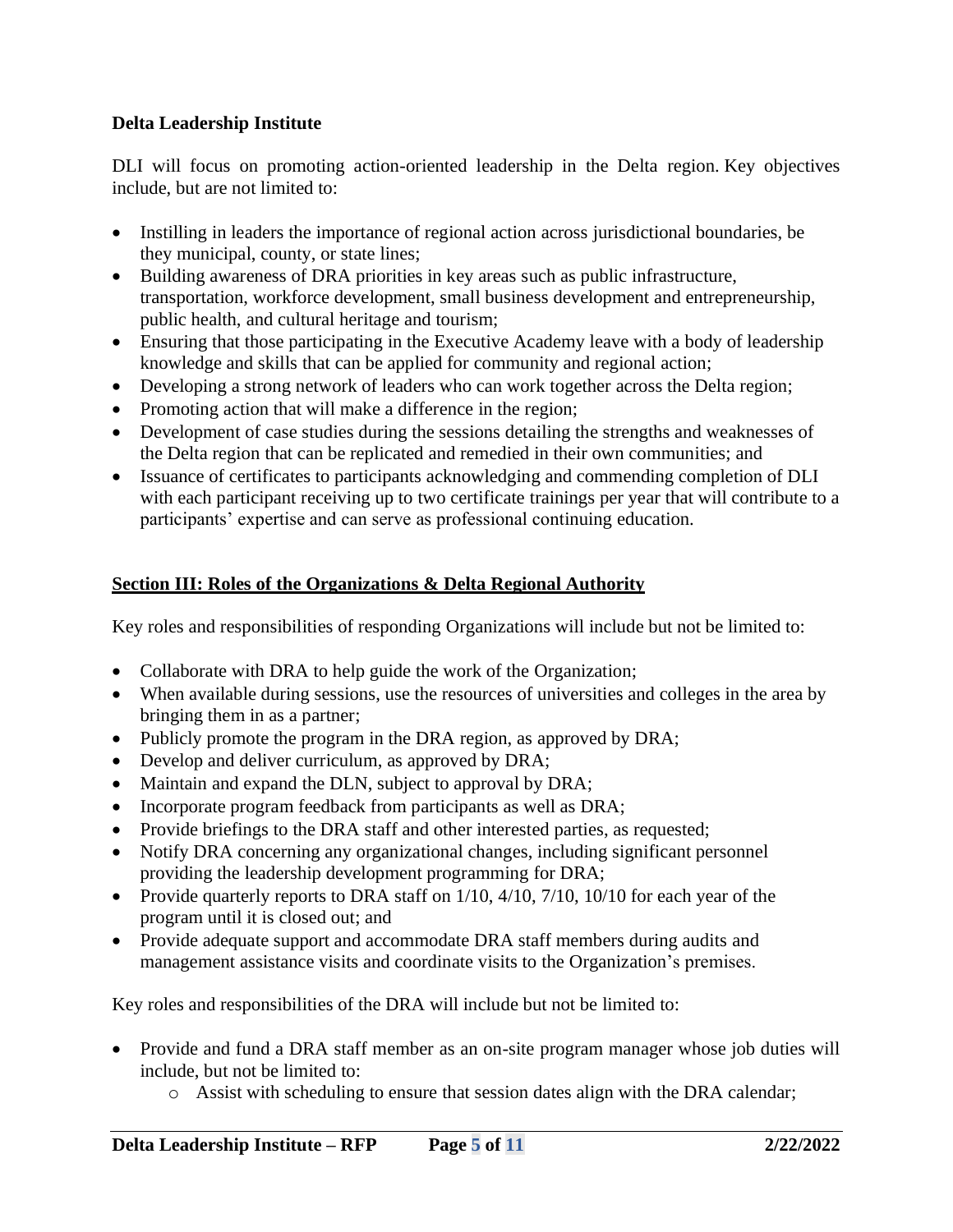- o Manage the application and selection process for the Executive Academy, including distribution to DRA Board members and Federal Co-Chairman for selection; and
- o Attend sessions to oversee progress and manage the overall program.
- Assist in securing speakers for initiative events;
- Build and maintain the website for The Institute;
- Provide feedback and guidance on program design and related issues; and
- Provide ongoing funding support, subject to satisfactory performance, under any contract resulting from this RFP.

# **Section IV: Request for Proposals**

### Submission Requirements

The Organization shall propose to administer one or more elements of the program under the DLI umbrella to include one, or multiple components as follows:

- PROGRAM LEAD: Organization shall be primarily responsible for developing the main curricular components of an Executive Academy aimed at approximately 30-40 key leaders from the public, non-profit, and private sectors. Considering the program's existence for the previous eighteen years, the proposal should expand upon ideas the Organization has to improve DLI and move this program to the next level of leadership development. Specifically, by:
	- o Developing new and innovative subject delivery methods;
	- o Developing case studies and field experiences that reflect both opportunities and strategies in the Region;
	- $\circ$  Collaborating with other institutions and/or organizations in the Region during the year to expand upon the program; and
	- o Designing a program that incorporates an accredited certificate in an appropriate subject matter that will contribute to the fellows' expertise.
- EXECUTIVE EDUCATION WORKSHOPS: Organization shall develop executive-level training modules for leadership and management to be incorporated in each session.
- ADMINISTRATION: Organization shall be responsible for managing the administrative operations of the program to include payment of all program expenses, managing the program budget, submitting detailed documentation of program-approved expenses to DRA for reimbursement, and handling all program planning and logistics, including, but not limited to, hotel negotiations and contracts, tour bus reservations, meal planning and selection, ordering program supplies, paying all vendors, invoices, and participant reimbursements.
- DELTA LEADERSHIP NETWORK: Organization shall be responsible for managing an active alumni program (DLN) to encourage continued networking and partnership cultivation. The DLN consists of approximately 700 members, therefore proposals must include innovative ways in which to leverage the strength of DLN to the benefit of its membership. Proposals shall include the following to meet the minimum requirements:
	- o Strategies to increase collective action among the DLN membership to continue alumni engagement and productive activity to the benefit of communities within the Region.
	- o Social media strategy to increase engagement and attract followers.
- OTHER: Organization is encouraged to submit a proposal in another innovative area of leadership skills development to be included in the Executive Academy.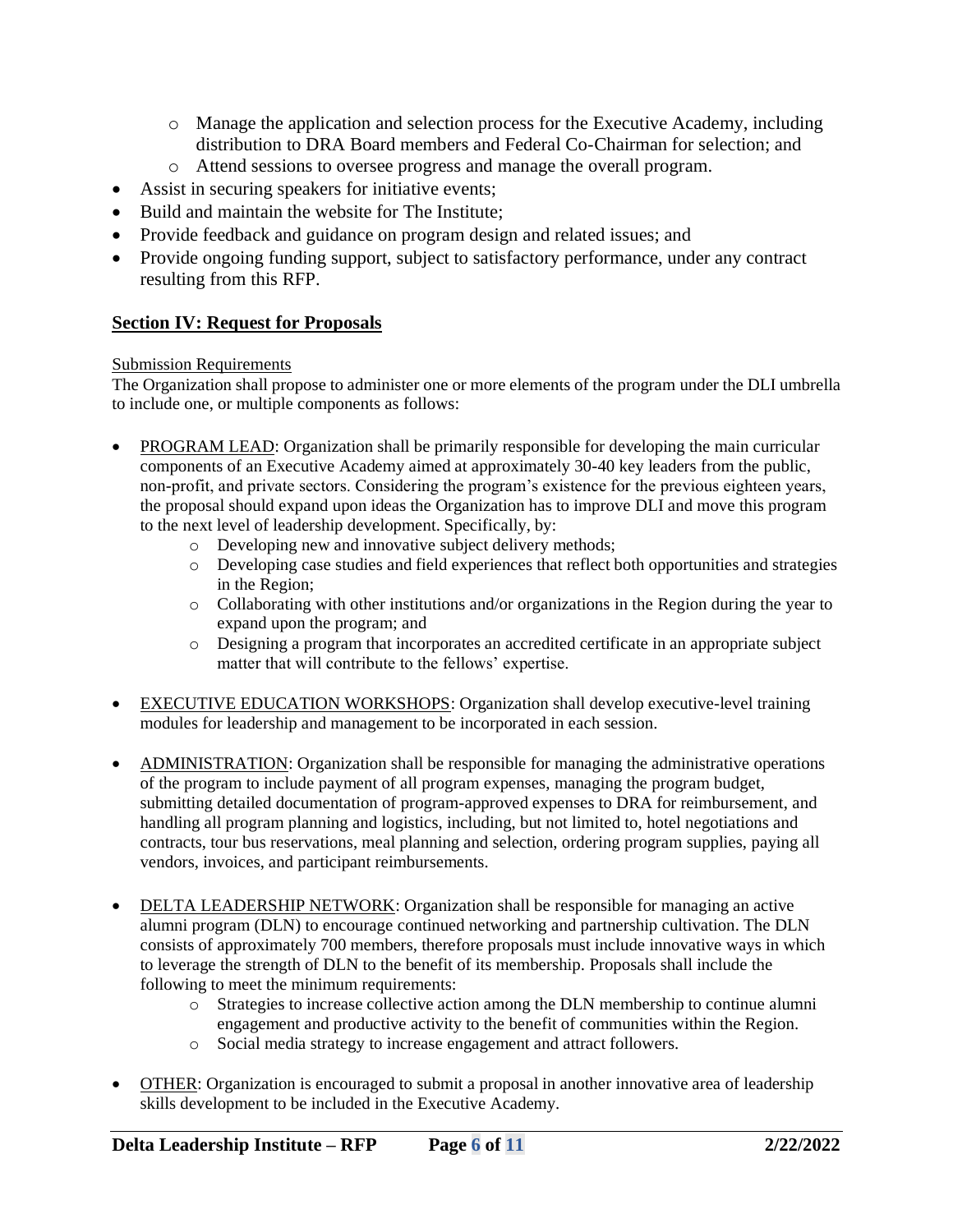# Submission Instructions

Based upon the programmatic element(s) (from the list above) chosen by the Organization to be included in the proposal, the narrative descriptions shall provide the following information for each component:

## **1. Program Strategy**

The proposal should describe the organization's strategy for promoting action-oriented leadership in the Delta region.

Where applicable, the narrative should include discussion of instructional strategies and methods, and linkages between the various program components. Innovative approaches are expected and will be required.

## **2. Experience and Expertise**

The proposal should describe the Organization's experience in designing and delivering leadership development programming. The qualifications of staff/faculty that will be involved in program design and delivery shall also be provided.

### **3. Budget/Funding**

The proposal should present a budget for each proposed component of the initiative, including a breakdown of costs for program management, instructional personnel, and materials.

Given the mission of the program to reach rural and distressed communities, Organizations are encouraged to include funding for program scholarships as part of their budget, which can include commitments for contributions from the Organization or outside sources.

The Authority desires to minimize submission of superfluous RFP material. Therefore, responding Organizations are instructed to organize their responses according to the following format:

- The proposal narrative should not exceed 10 typewritten pages tabbed by category. Font must be Times New Roman and can be no smaller than 10 typeset.
- Supplemental information or background material, if any, must be restricted to appendices following the narrative placed in chapters. Up to additional ten (10) pages per chapter of supplemental material may be submitted, including curriculum vitae of key personnel and materials from prior leadership development programs.
- Pages should be numbered consecutively and identify the Organization on each.
- Each proposal should be accompanied by a title page specifying the name of the RFP being responded to ("Delta Leadership Institute") followed by a submittal letter signed by an authorized officer of the responding Organization.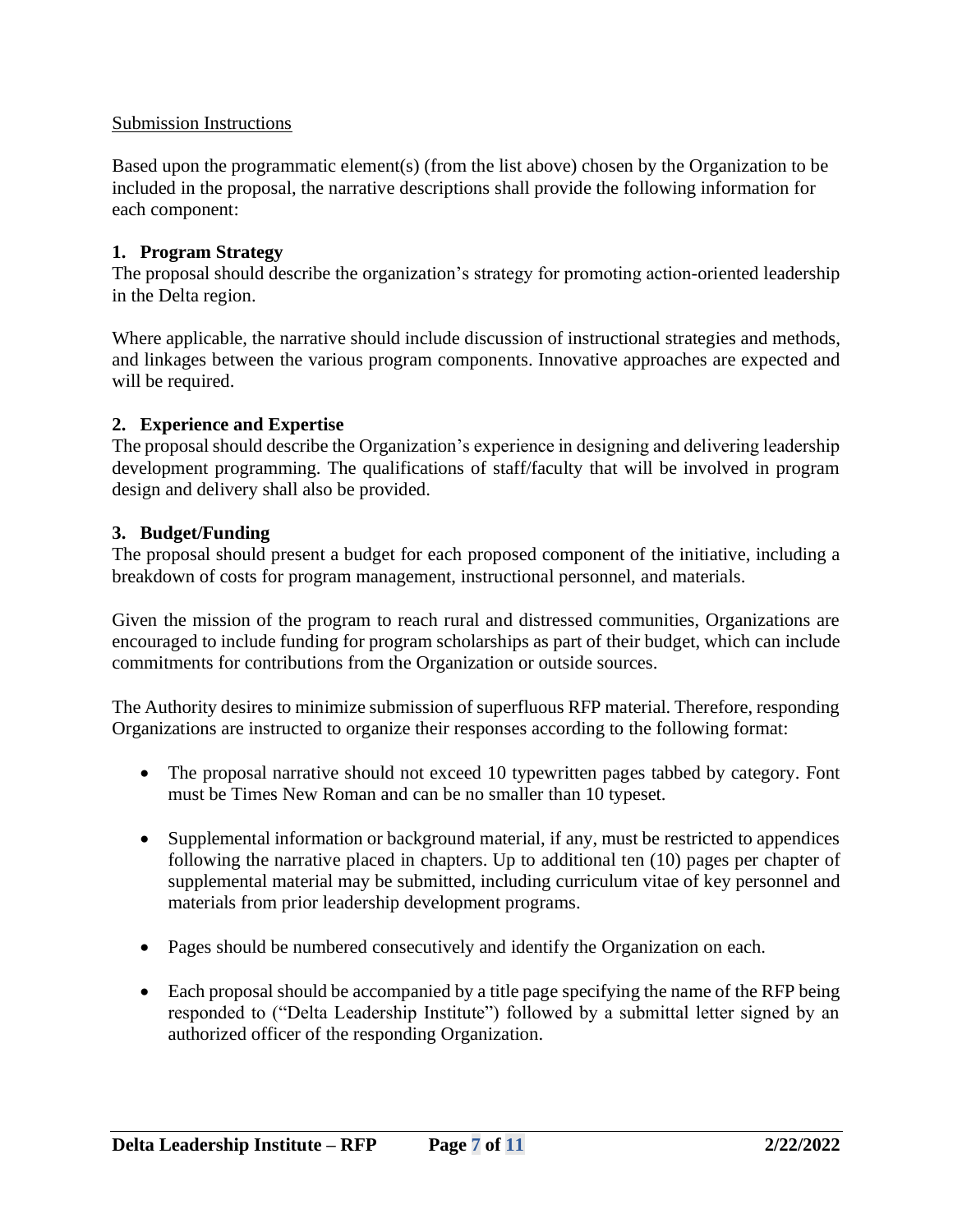# **Section V: Submission Procedures**

# **The deadline for submissions in response to this RFP is 5:00 p.m. CST, Friday, June 10, 2022.**

Please submit a PDF copy of your response to **[dli@dra.gov](mailto:dli@dra.gov)**.

Each Organization must submit a complete response (answer every information request) to this RFP, as failure to do so will result in immediate disqualification and cause the response to not be scored. Further, the response must be signed by an authorizing officer of the responding Organization, and the response must include a statement as to the period for which the response remains valid, which must be at least 90 days from the date responses to the RFP are due.

Additionally:

- Telephone or fax responses will not be accepted for this RFP;
- Submissions MUST be sent via email (**[dli@dra.gov](mailto:dli@dra.gov)**);
- Responses or unsolicited amendments will not be accepted after the closing date and time; and
- Requests for time extensions past any deadlines will not be considered.

# **SECTION VI: Review and Evaluation Process**

The Authority's selection committee ("the Committee") will review and evaluate only the responses that meet the following threshold items:

- The Organization's willingness to explicitly follow the Authority's guidelines in this RFP;
- The experience and qualifications of both the Organization and its staff to be assigned to provide these services, regarding its described ability to successfully deliver the DLI;
- Involvement and accessibility of the Organization's staff to be assigned to these services;
- The Organization's commitment to the Delta region;
- The Organization's location within the DRA eight-state region; and
- The Organization's answers to the information requests outlined in "submission requirements" above.

Subsequent to the Committee's evaluation, and at the sole discretion of the Committee, certain institutions may be selected for interviews. Those Organizations selected will be given not less than fifteen (15) business days' notice, along with the date, time, and place for these presentations.

Each Organization selected for an interview will be allotted 30 minutes for its presentation, yet additional time may be allotted to answer any questions it may pose, to ensure the Organizations are evaluated on the basis of the criteria set forth in this RFP.

DRA may then select the Organization based on the demonstrated competence, experience, knowledge, and qualifications of the Organization, as evaluated and proffered by the Committee.

DRA fully reserves the right to make this decision and the Authority's decision on this matter is final.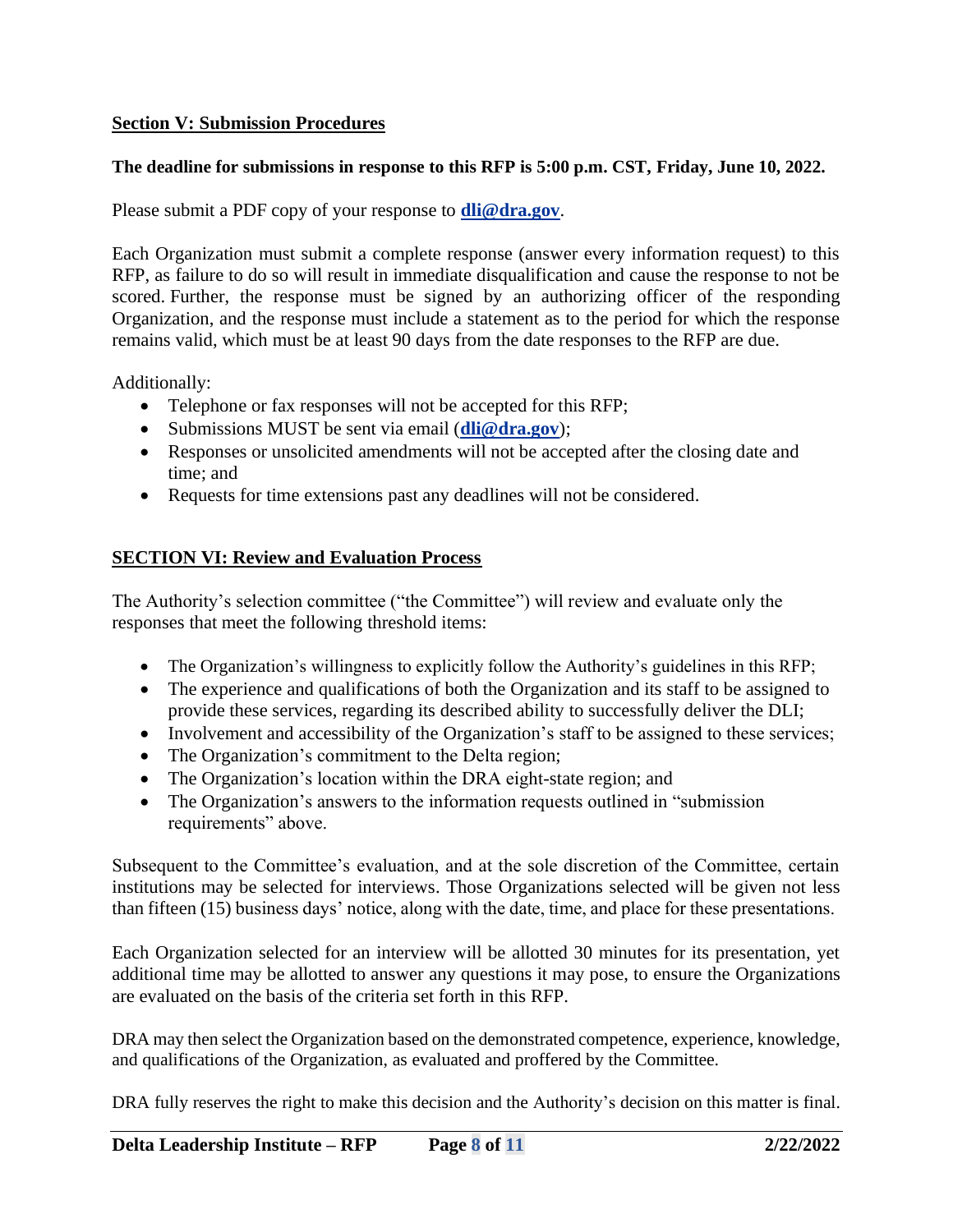# **SECTION VII: RFP Terms and Conditions**

This RFP is for the purpose of soliciting responses from organizations within the DRA region, including non-profits, institutions of higher education, and other stakeholders, qualified to design and deliver a leadership initiative, on a region wide basis, for the Authority.

No claim for adjustment of any provision of the RFP shall be honored after the proposal has been submitted on the grounds that the proposer was not fully informed as the existing conditions or circumstances or any other related matter. However, by this RFP, the Authority has not committed itself to employ an Organization for these services for any or all of the herein-described matters and the Authority reserves the right to decide such after receipt, review and evaluation of all responses.

Additionally, the Authority reserves the right to:

- Waive or amend any portion of this RFP by written notice to all Organizations;
- Negotiate all elements that comprise the information with the Organization (s) to ensure that the best possible considerations are afforded to all concerned;
- To waive any irregularities;
- Reject any and all responses to this RFP;
- Select Organization(s) for specific purposes or for any combination of specific purposes; and
- Defer the selection of any Organization(s) to a time of the Authority's choosing.

Additionally, DRA encourages responses utilizing joint ventures of any two or more Organizations, or sub-contractors by a single Organization, as long as the response clearly:

- Identifies the lead principal who will bear the responsibility for the contract for services with the Authority; and
- Describes its proposed measures of quality control for itself and its joint-venture partners and/or its sub-contractors sufficiently to satisfy the Authority.

# **Warranty and Independence**

Organizations must warrant that no sums or anything of value has been or will be paid directly or indirectly to any officer or employee of DRA such as wages, compensation, or gifts in exchange for acting as officer, agent, employee, subcontractor, or consultant to the institutions in connection with any work compensated or performed.

DRA cannot and does not make any representatives or warranties with regard to the information, data, documentation, and material conveyed in this RFP or otherwise provided by DRA. Organizations shall conduct their own independent investigations and analysis and make their own assessments, judgments, and decisions regarding this opportunity.

# **Board and Staff Communication**

Under no circumstances shall any entity intending to respond to this RFP contact any member of the Authority or DRA staff with the purpose of influencing the RFP process. All RFP related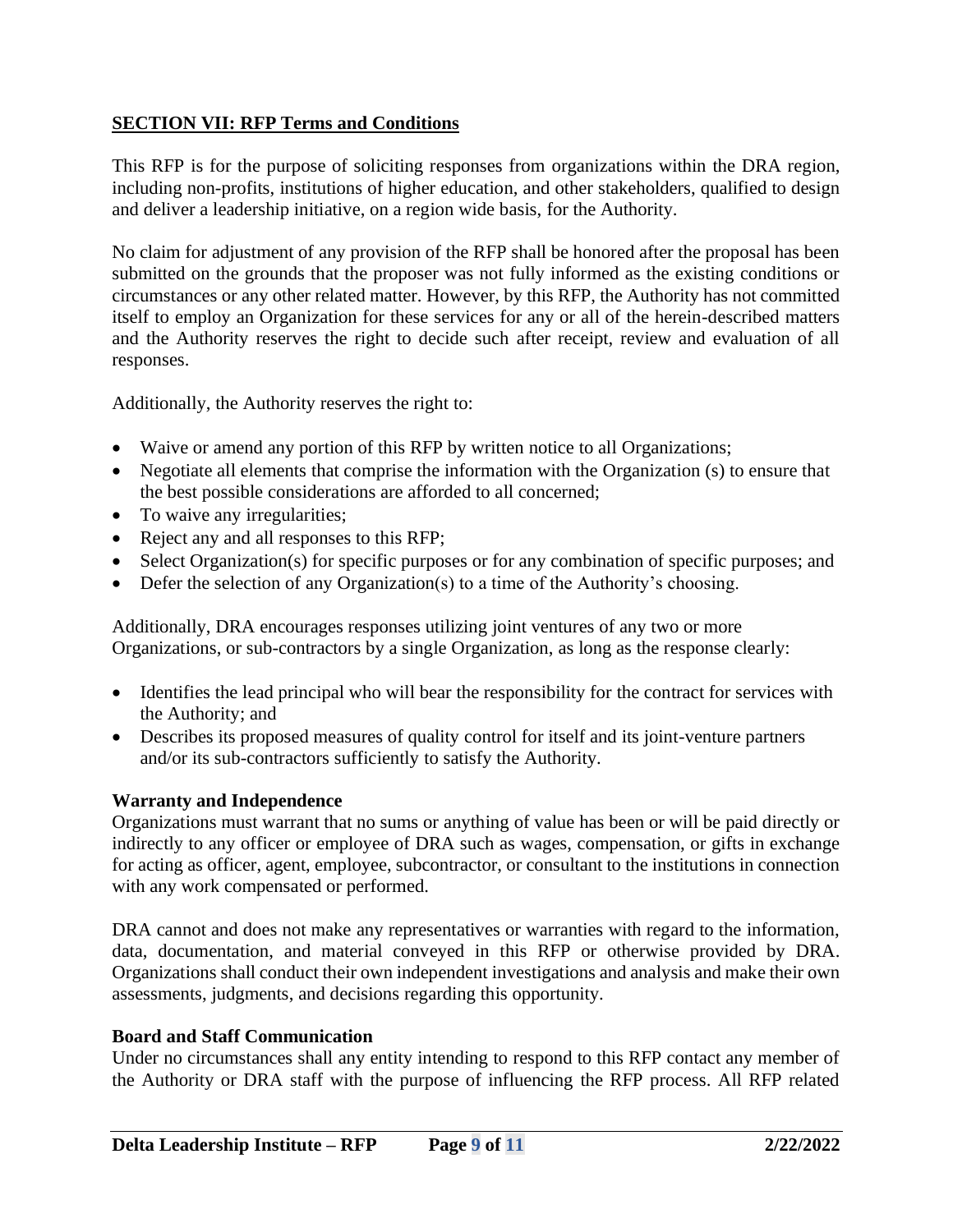communication should be directed to Sea Talantis, the point of contact, during this process. Failure to comply with this requirement will result in immediate disqualification.

## **Period of Contract**

While the contract will be offered for a term of one year, with a renewal option for two one-year terms subject to DRA approval, it is the intent to continue the contract on an ongoing basis, contingent upon, among other things, availability of funds, continued need, and satisfactory performance of services. At all times, the Organization will serve at the will and pleasure of the Authority.

## **Cost of Developing and Submitting Response**

DRA shall not, under any circumstances, be liable or responsible for any costs or expenses incurred by any Organization in preparing and/or submitting a response associated with proposals including, but not limited to, research, investigation, development, preparation, transmittal, or presentation of proposals or any related information, data documentation, and material. All costs and expenses incurred by the proposers in connection with these proposals submitted shall be the sole responsibility of the proposers.

### **Acceptance of RFP Content**

Some of the contents of this RFP and the response submitted may be incorporated by reference in any final contract resulting from this RFP.

### **Facilities**

DRA reserves the right to inspect each Organization's facilities at any time without prior notice.

### **Assignment and Delegation**

Any contract issued pursuant to this RFP is not assignable, nor may be delegated, except with the prior written approval of the Authority.

### **Property**

All responses become the property of DRA upon receipt. DRA has the right to use any and all ideas or adaptations of the ideas contained in any response received in this RFP. Selection or rejection of the response will not affect this right.

### **Proprietary Information**

If an Organization does not desire certain proprietary information in its response disclosed, the Organization is required to identify all proprietary information in the response, which identification shall be submitted concurrently with the response. If the Organization fails to identify proprietary information, it agrees by submission of its response that all parts of all responses shall be deemed non-proprietary and will become public documents upon completion of the RFP process.

### **Governing Law**

The contract created as a result of this RFP and the accepted response will be made under, and shall be governed by, and construed in accordance with the laws of the State of Mississippi.